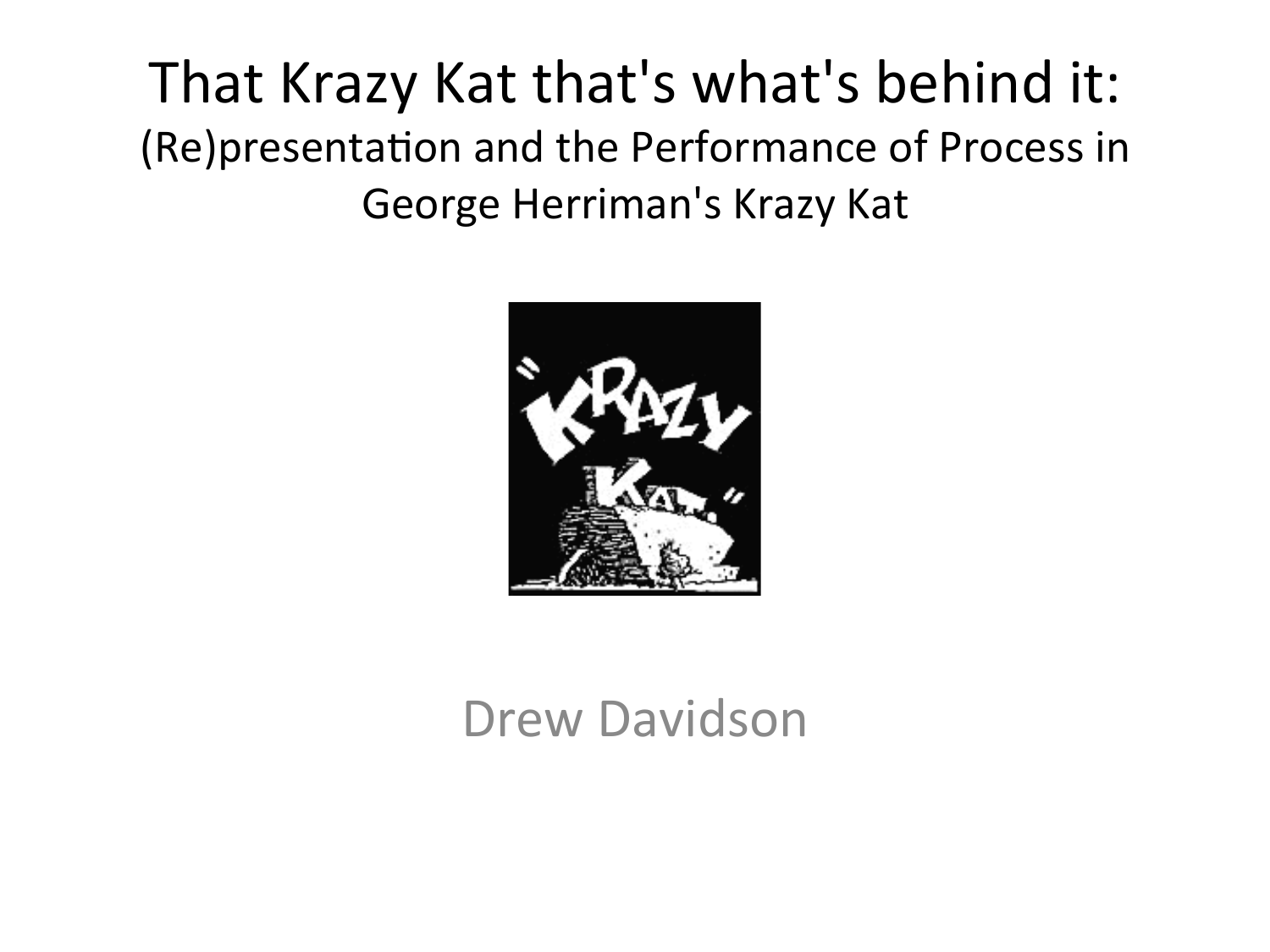# Or, in other words,

- "I ain't a Kat, and I ain't Krazy"
- "It's wot's behind me that I am"

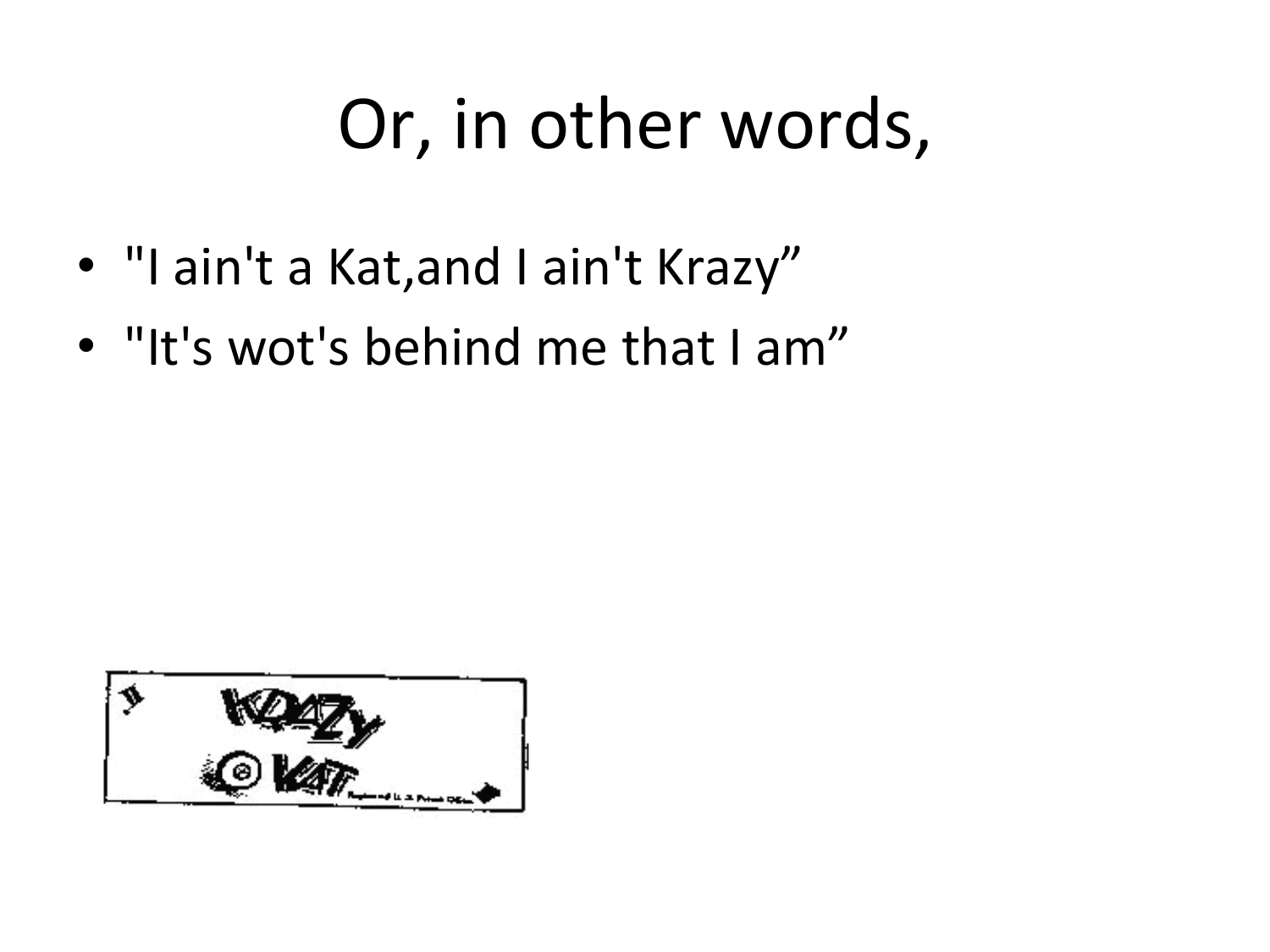# the plot was she herself

• she has that "certain I don't know what it is that I have"

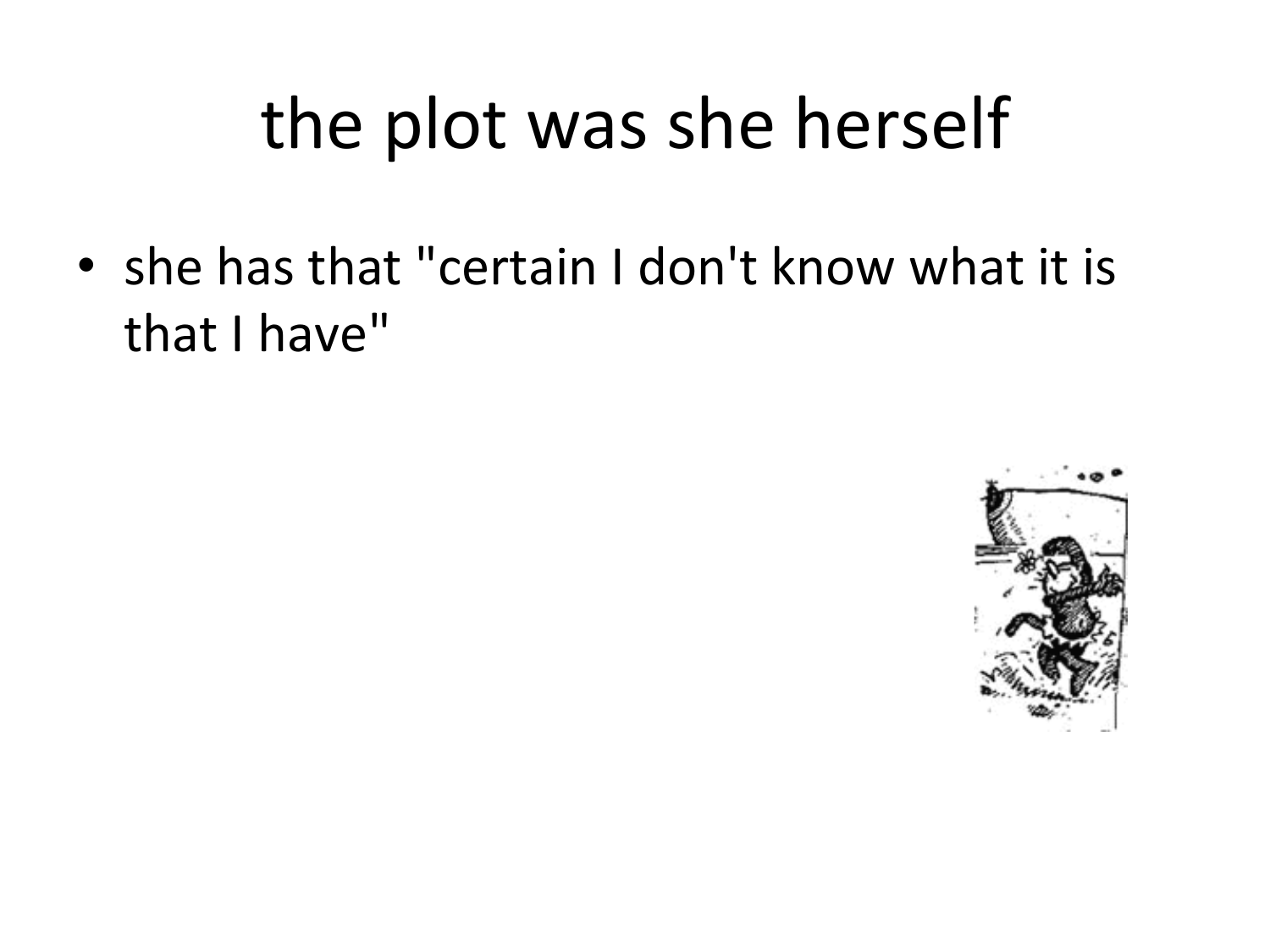#### (re)presenting each day, performing again

• Ignatz Mouse



• Officer Pup

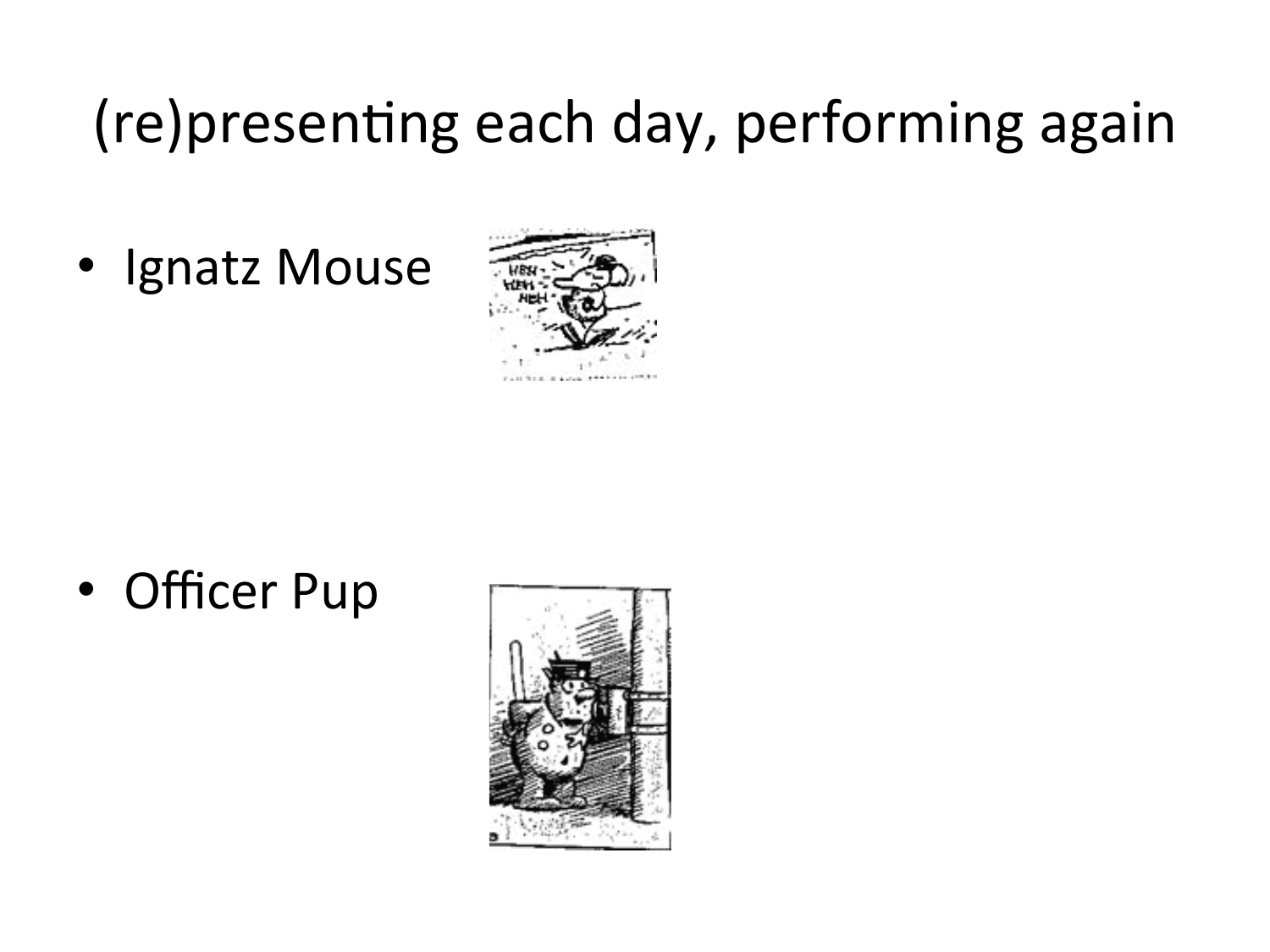### **The Brick**

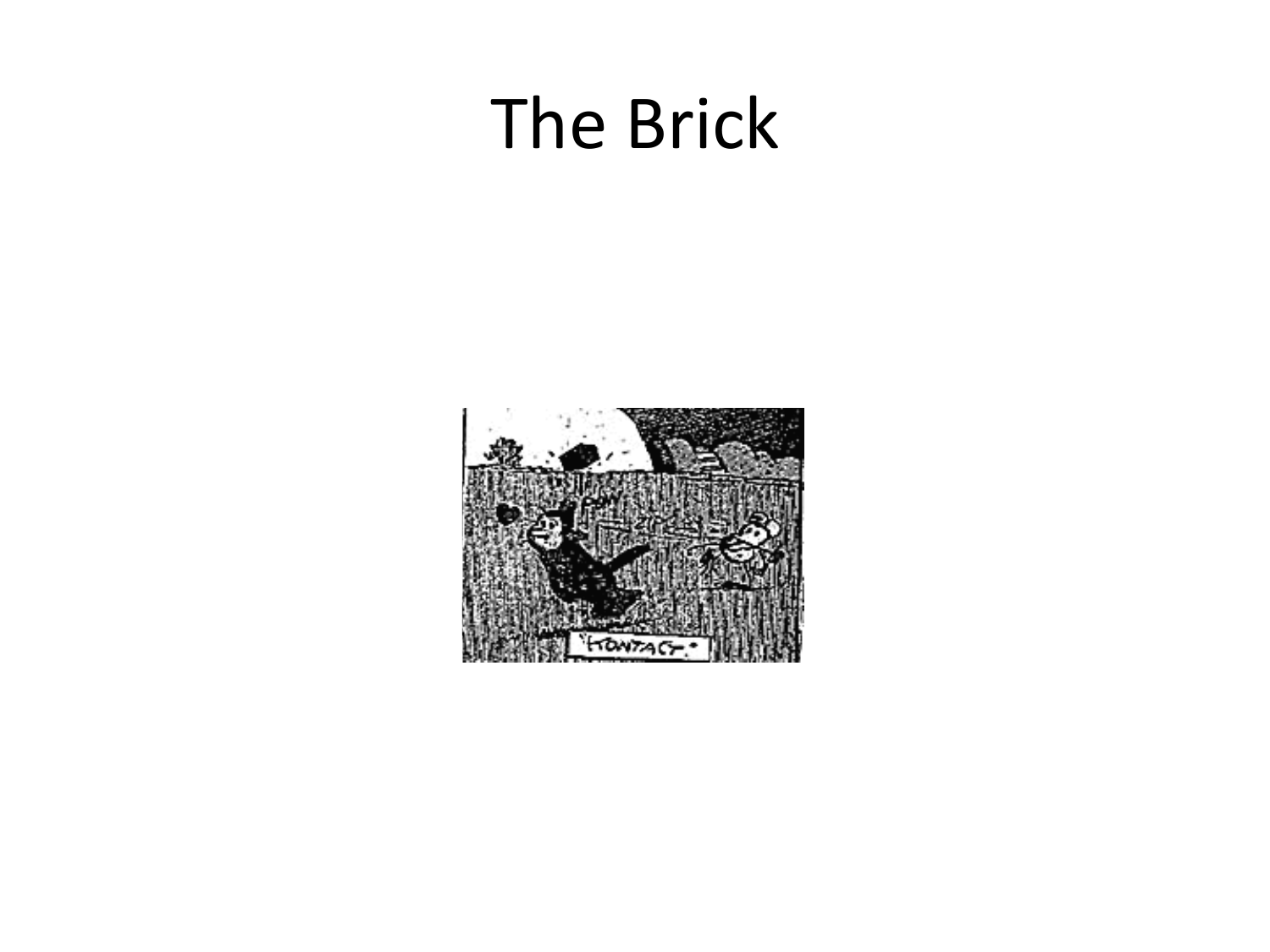#### we rehearse

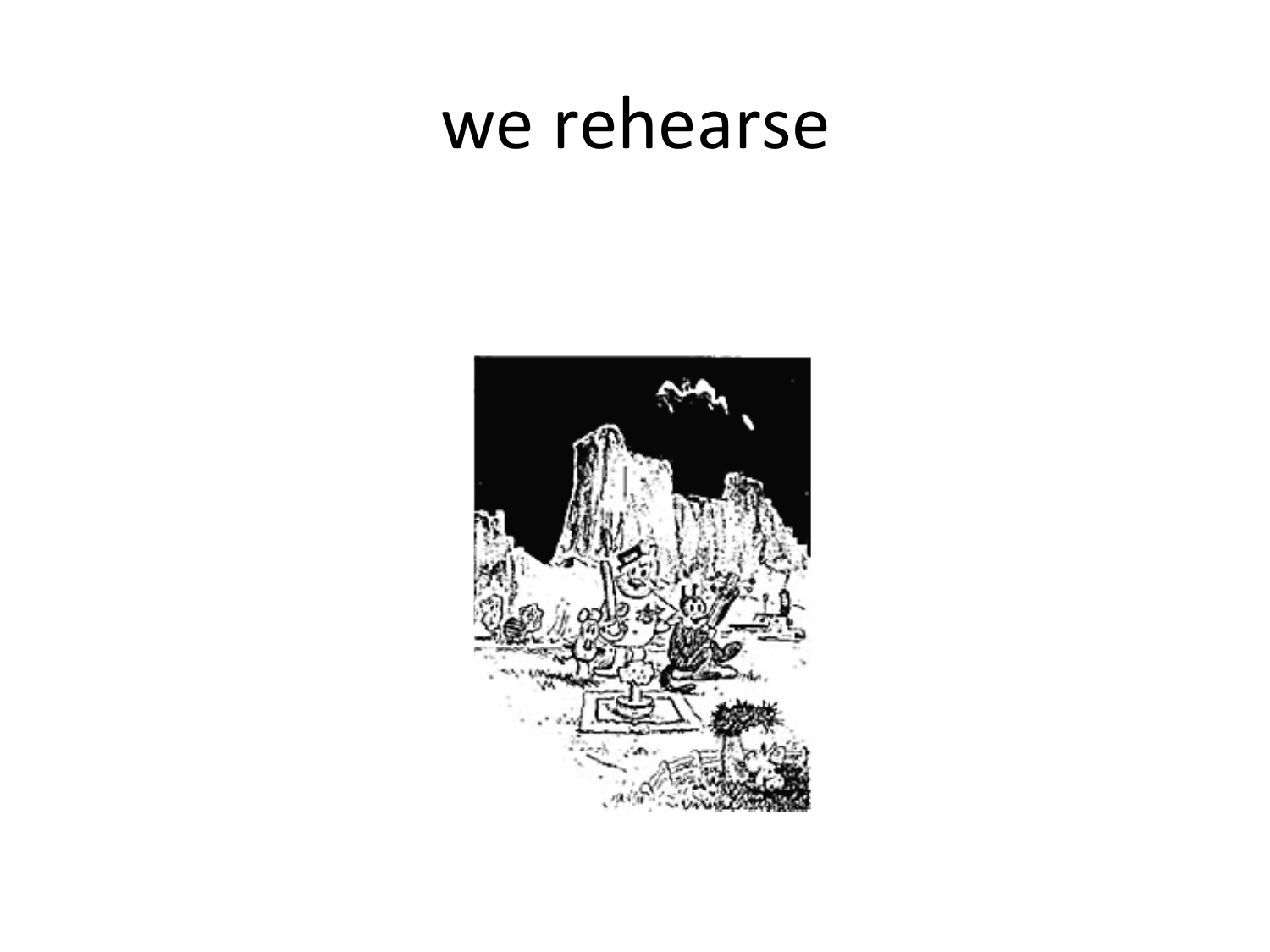"Do you think . . . that [it] will heppen again?"

• "It most certainly will . . . history, events, accidents, thoughts, jokes, you, I, anything and nothing each must repeat itself, everything is just nothing repeating itself . . .so don't worry it'll happen-"

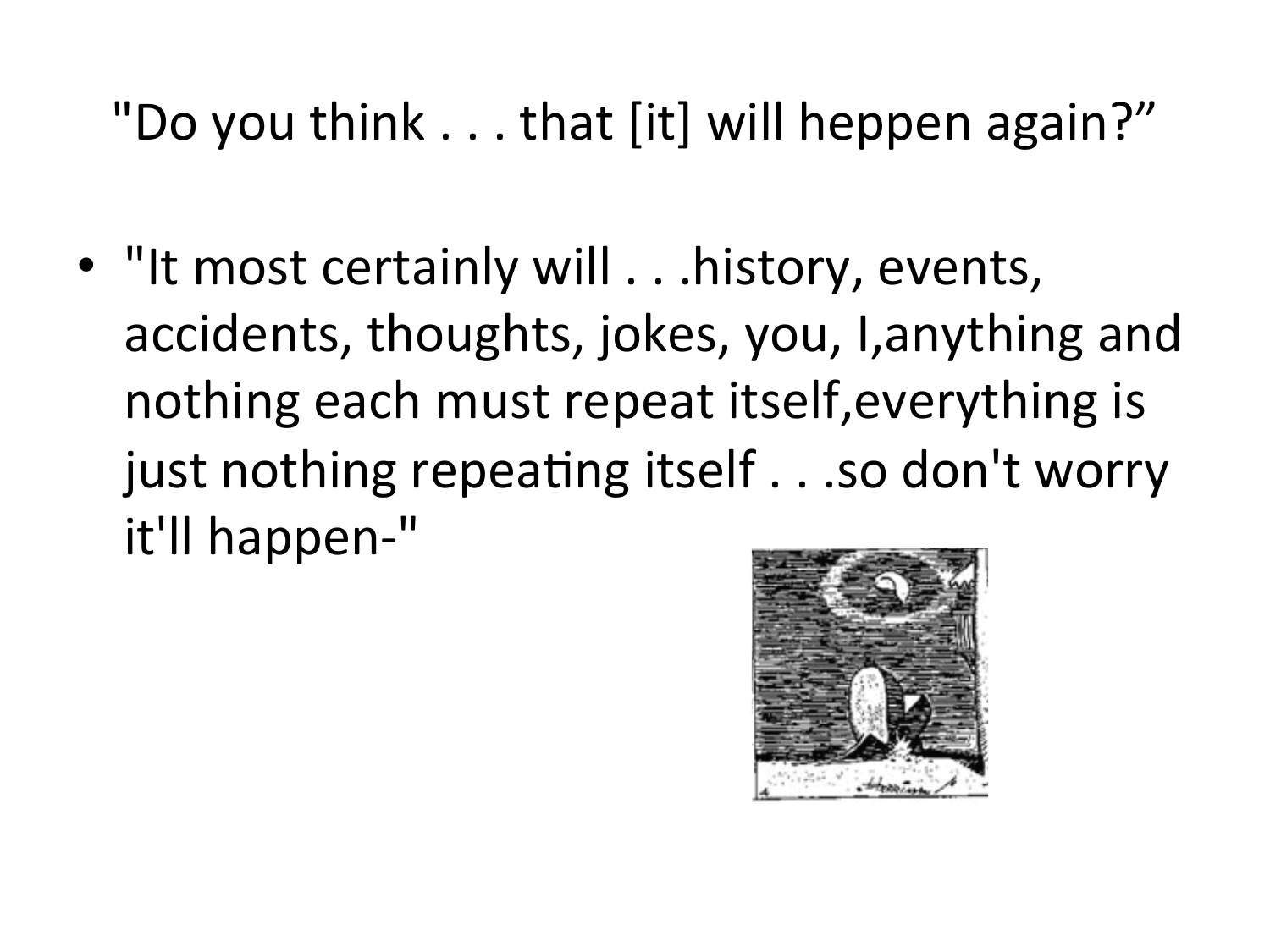# performative (re)presentation

- a vocabulary composed of the play of images and words
- "plain language, but in a higher plane"

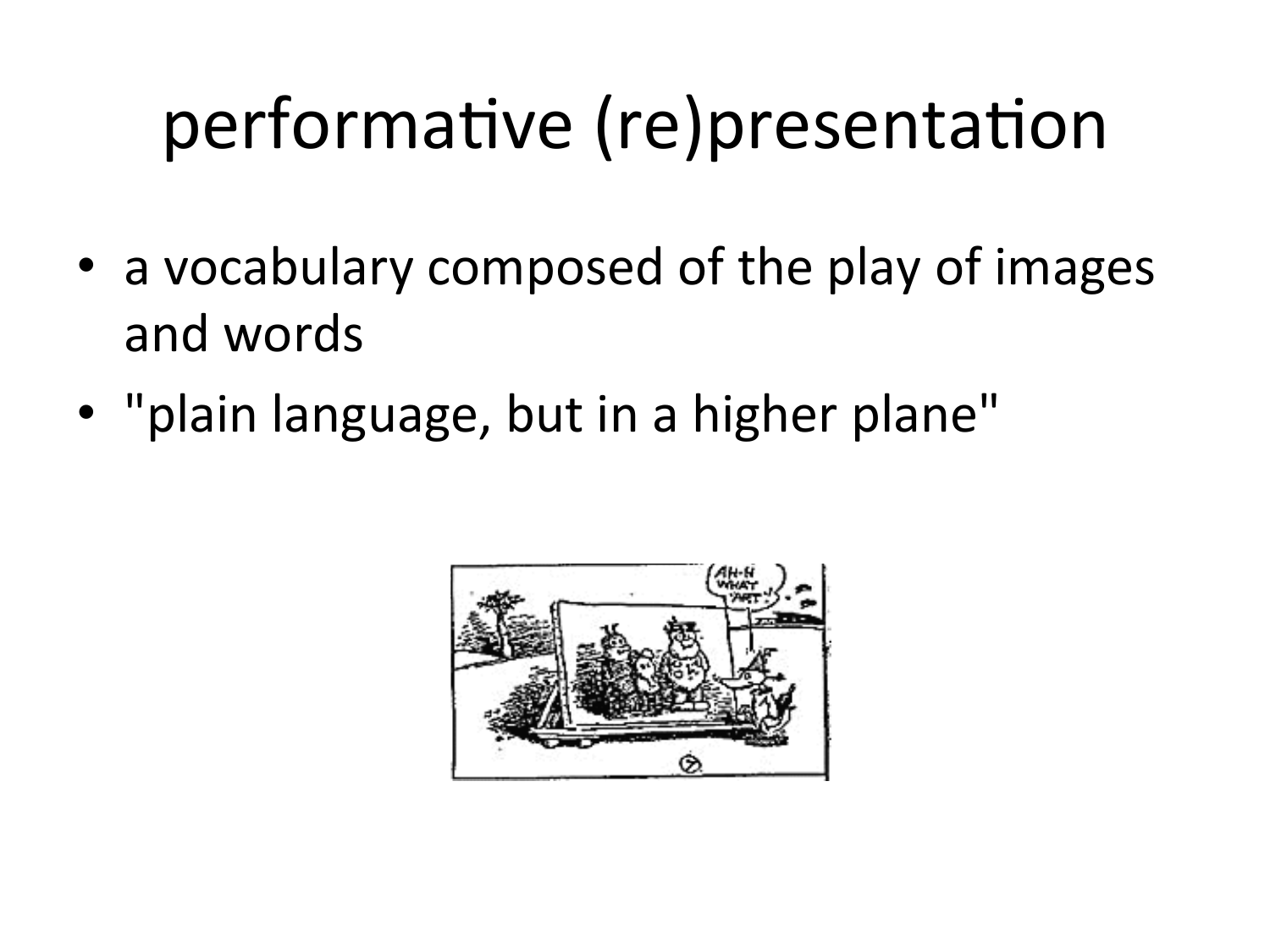## sequential art

- " the why, nor whom of which meaning nothing to us [filling our lives] with nothing of something less and something of nothing more . . . yes- of course not"
- "real or not, fact or unfact, it [is] a beautiful vision."

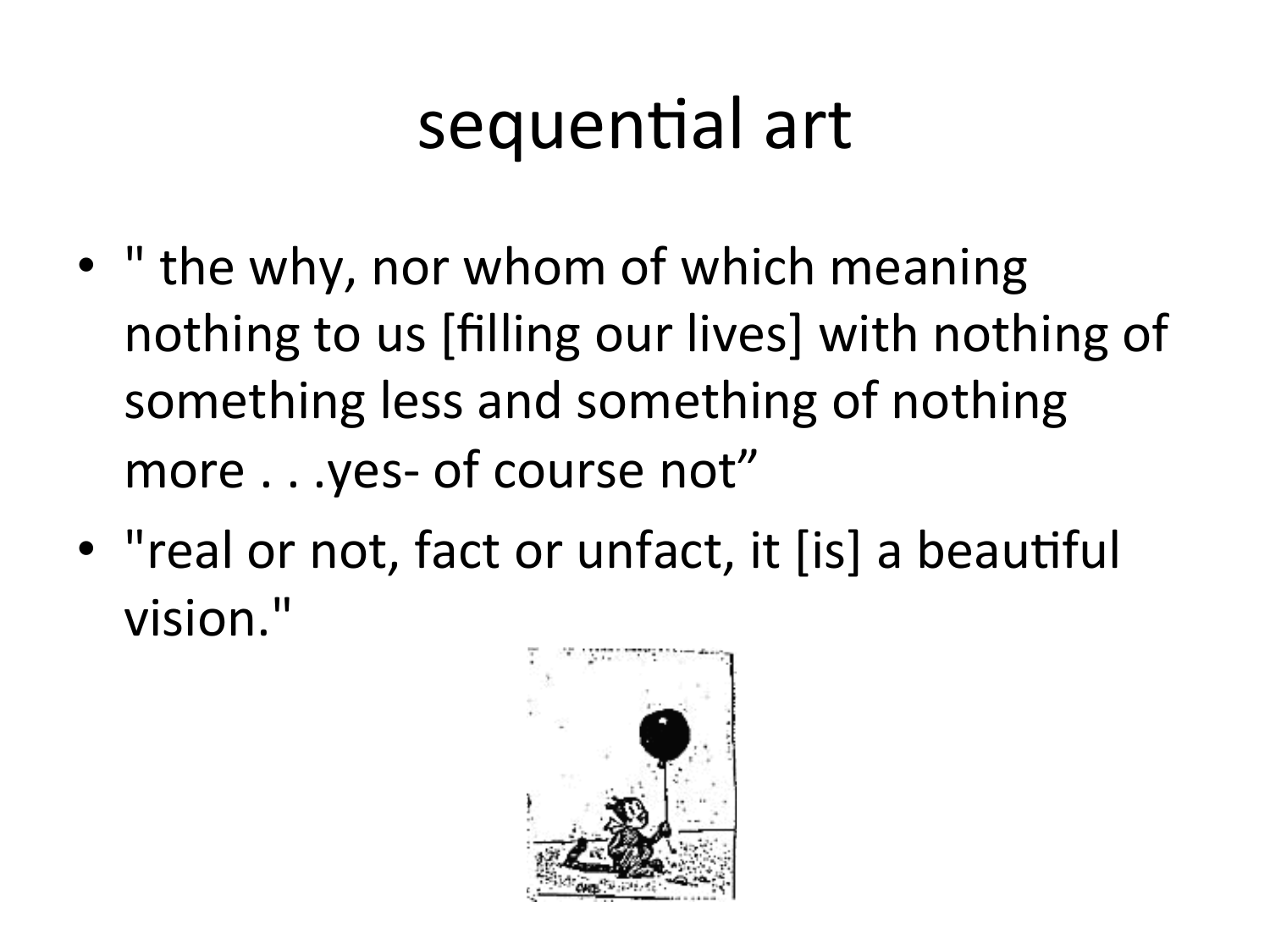## the gutter

• what's drawn in the mind of the reader is our participation as we join in this dance of seen and unseen of harmony, melody and rhythm, a tango to enter world(s) of imagination

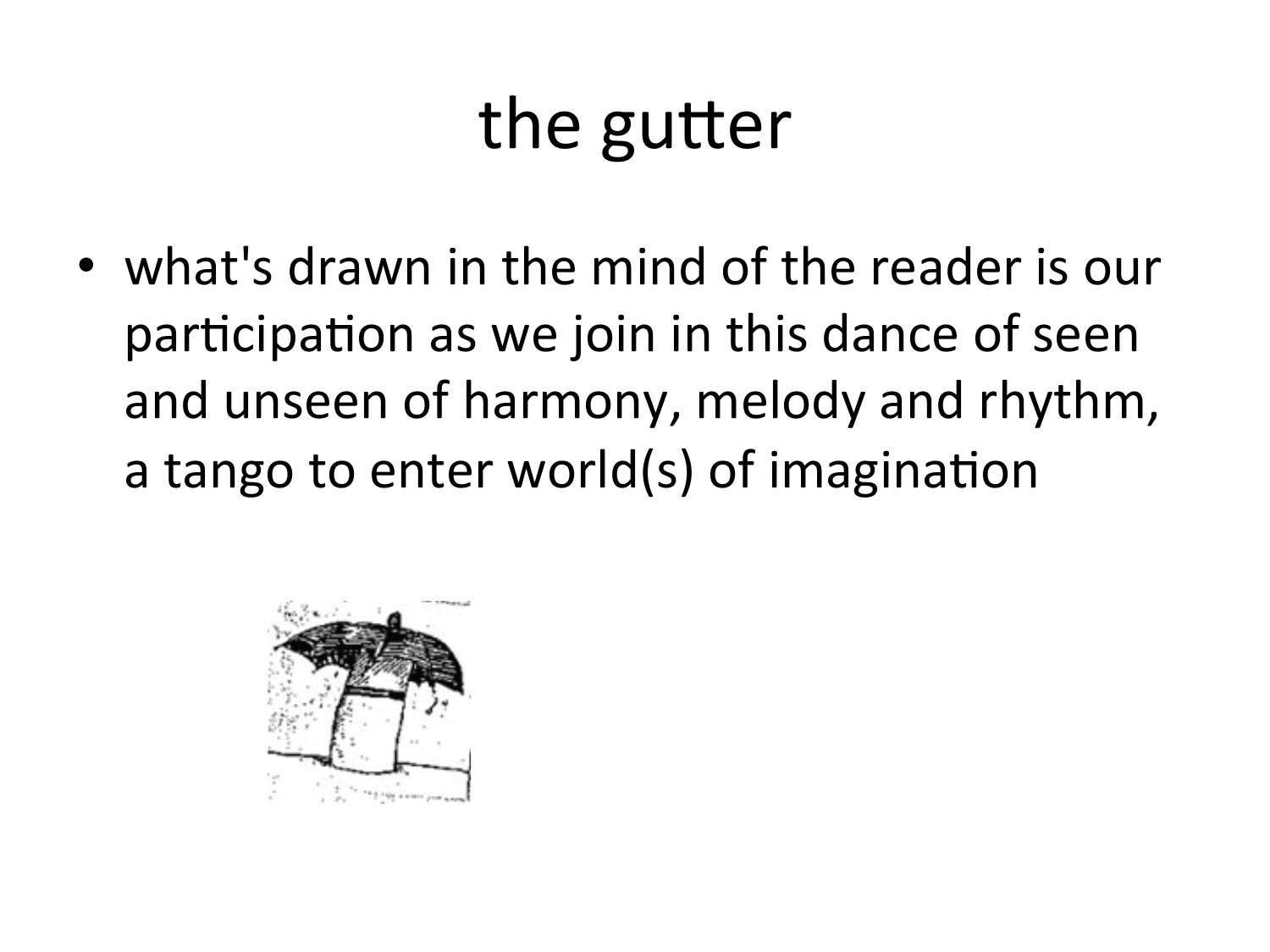# performance of reading

- Our "strange interest in my efforts sure has me in a quandary - Yes sir I can't add it up at all - It must be something you give to it."
- "You birds are so kind to me"

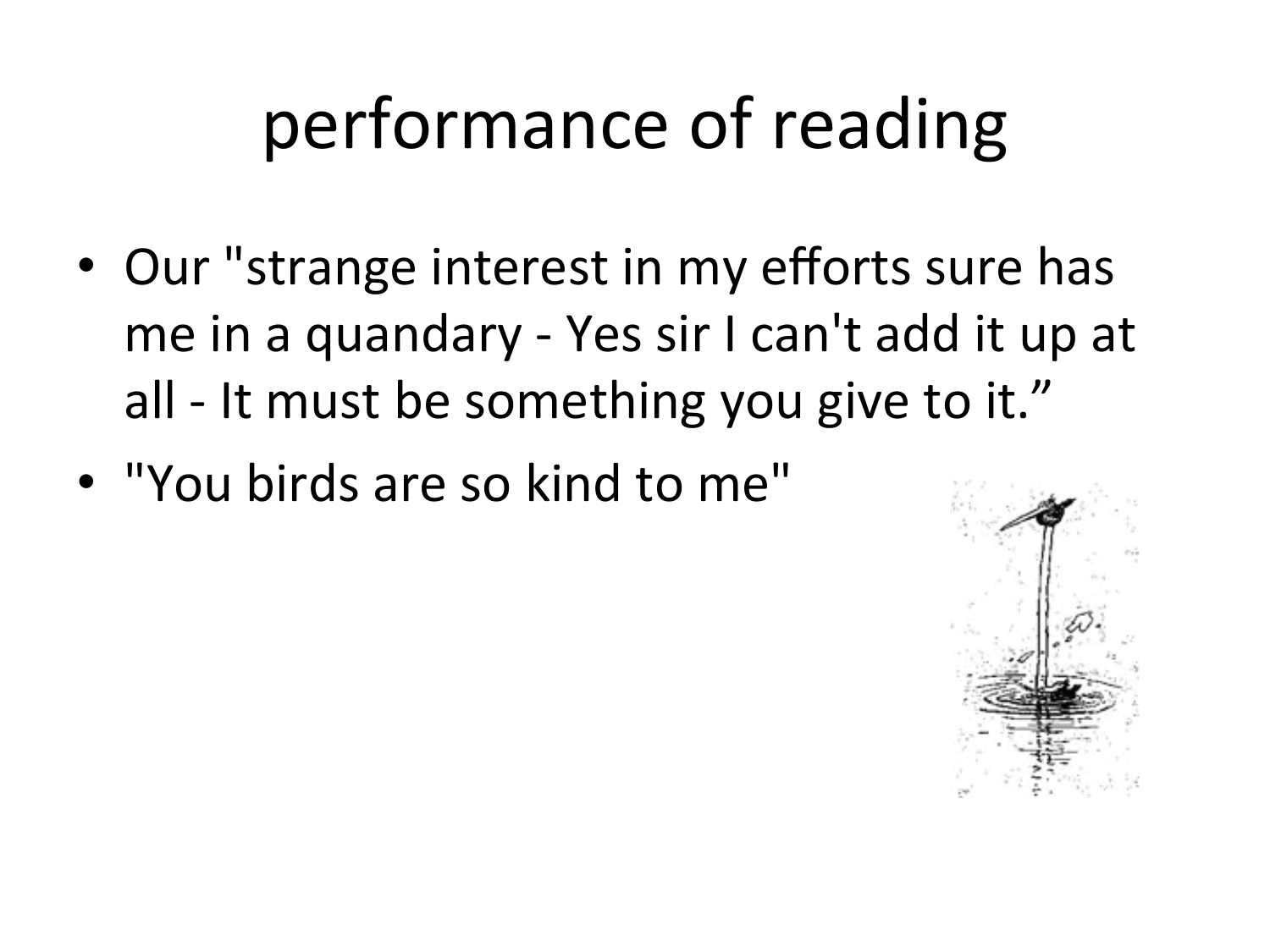# wondering

- "what wundafil day-drims I've had today be still my heart, flutta not so, I wunda is it 'love'"
- "'Krazy' wonders if it's 'love' and we wonder if you do - and maybe you wonder if we do - and then again, maybe you're not 'wondering' at all - how should we know"

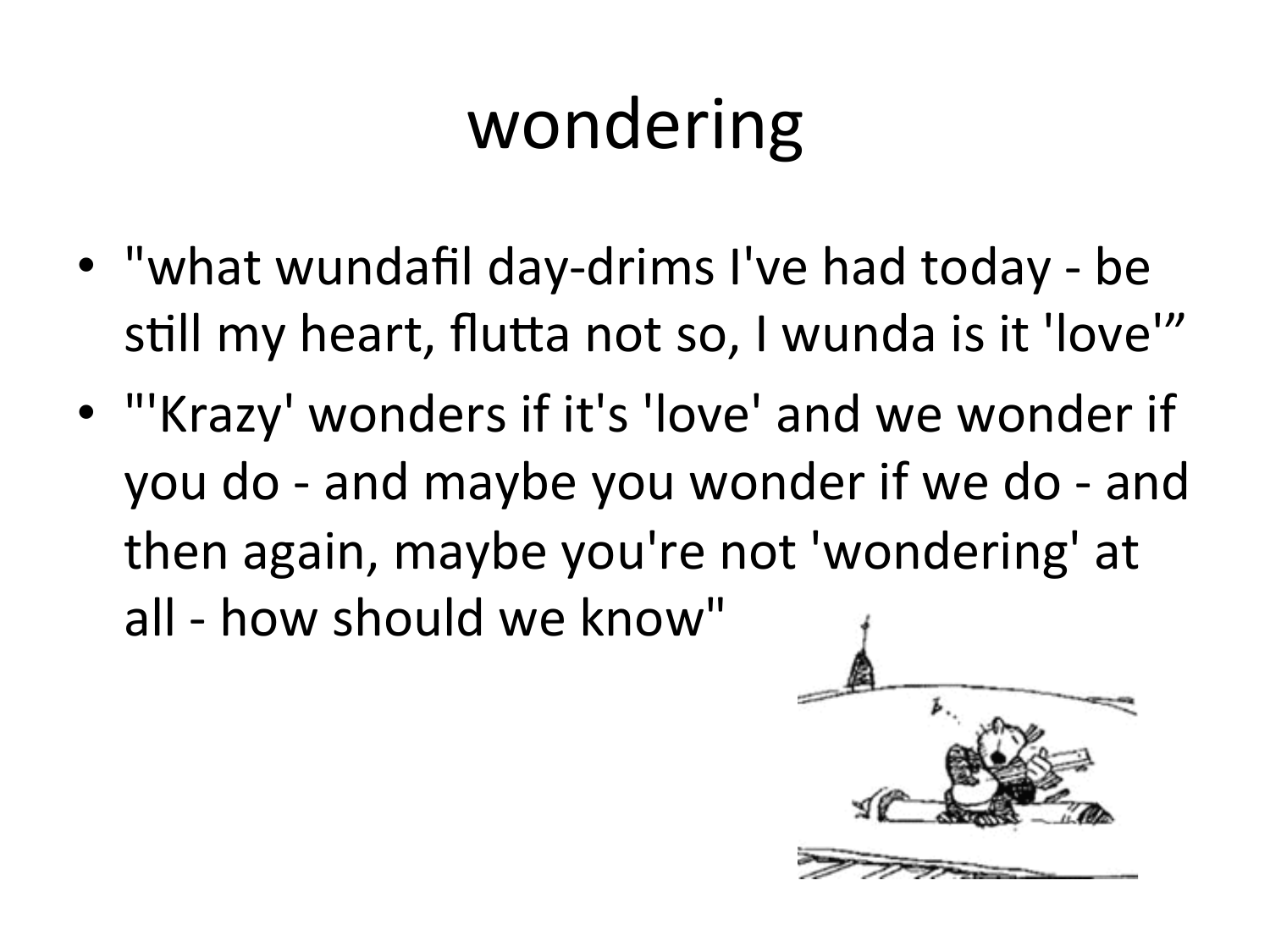## waxing

• "who are we to wax further, let they who will do this or that according to his or her desire"

 $M$  SPITE OF  $A\mu$ , THERE IS A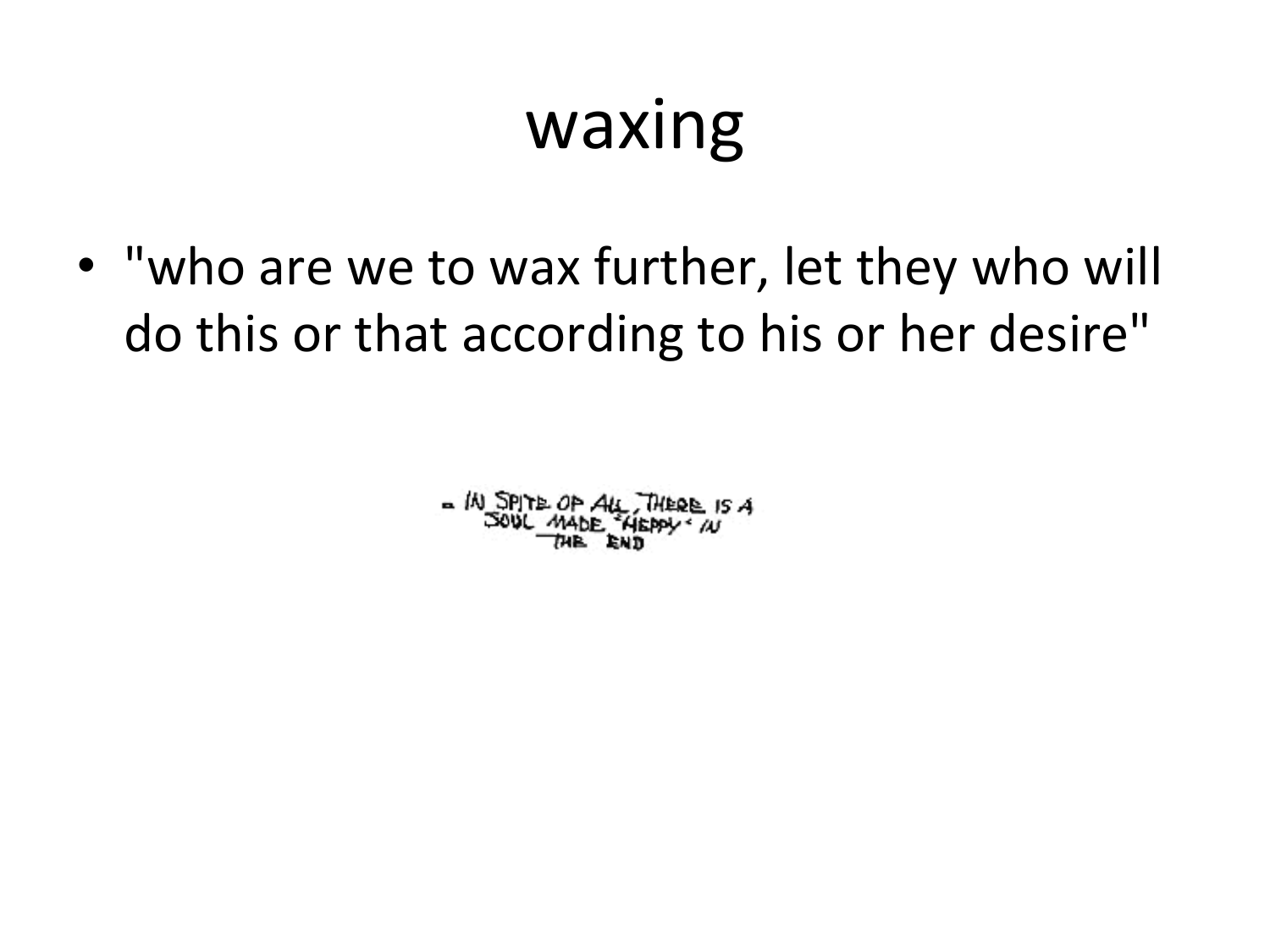### krazy